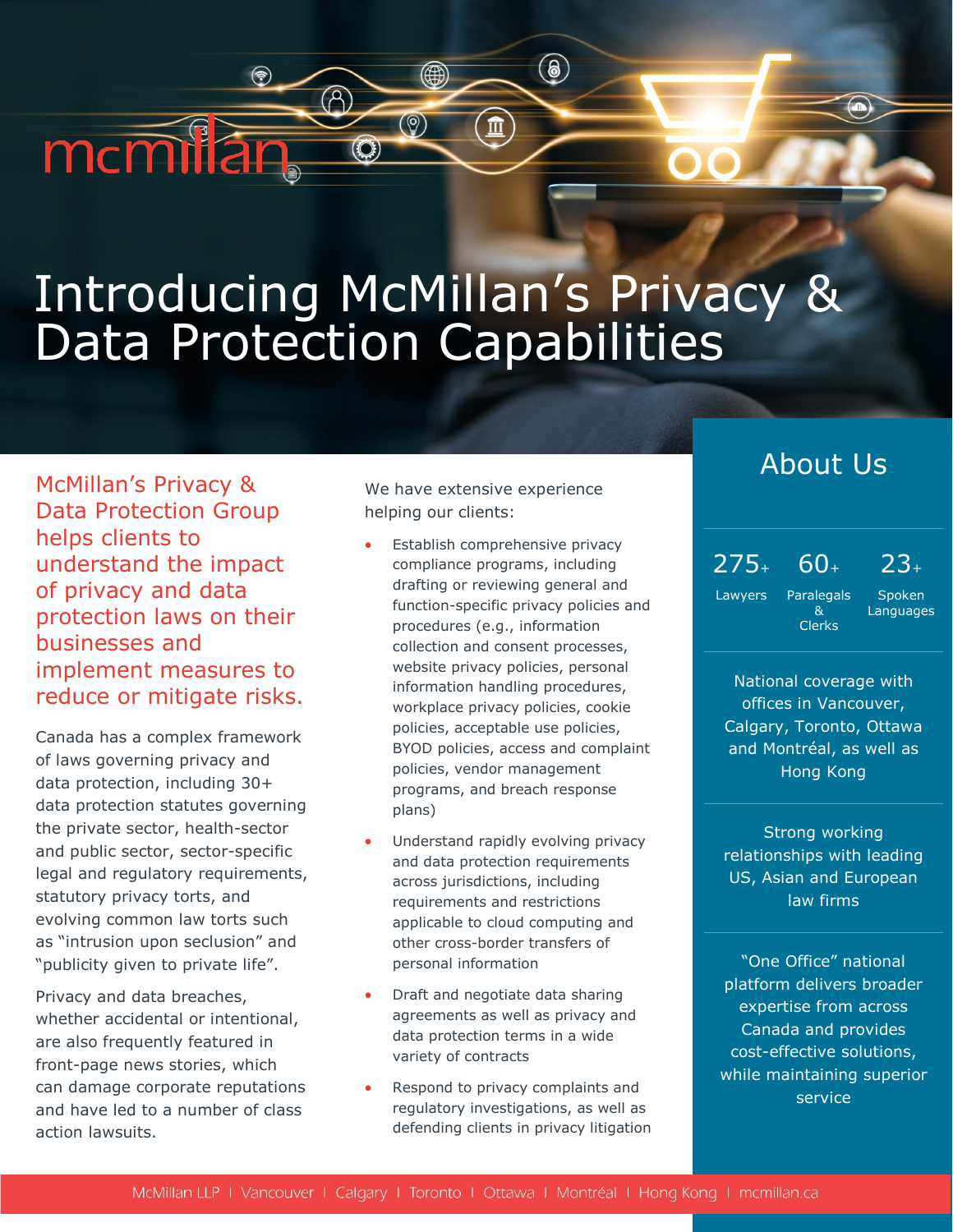#### **Privacy in the Workplace**

Workplaces give rise to unique privacy issues and challenges. The sheer volume of employee personal information that companies frequently process is just one of the reasons why privacy laws in the workplace often take centre stage. In particular, collection of employee health information is currently a complex topic, as businesses try to navigate the legalities of workplace drug testing following Canada's recent legalization of marijuana, and/or collection of health information for the purposes of managing the spread of COVID-19.

We frequently draft and review employee privacy policies and notices as well as advising corporations on the application of privacy laws to employees and employment matters such as collection of biometric information, COVID-19 vaccination and testing information, and privacy issues unique to unionized workforces.

#### **Canada's Anti-Spam Legislation (CASL)**

McMillan has valuable experience interpreting and applying Canada's Anti-Spam Legislation (CASL) across organizations, reviewing CASL compliance and training client teams, and dealing with the CRTC and the Office of the Privacy Commissioner of Canada on CASL compliance matters. We help clients understand how they can balance compliance with innovation, employer rights, and business needs.

#### **Privacy and Cybersecurity**

Cybersecurity is no longer solely an issue for IT or technical staff. Although organizations may use their best efforts to develop and implement policies and procedures to comply with Canada's complex and rapidly evolving privacy and data protection regime, disputes regarding alleged breaches of privacy or mishandling of personal information are often unavoidable. An effective plan to protect the organization against the risk of being drawn into litigation through incidents such as inadvertent disclosure of customer information, employee misconduct, or even external hacking of information systems, requires insight into both the technical threats and all relevant legal and regulatory obligations and risks, including the many and varied ways in which those threats can manifest in personal, physical, and financial damage.

We assist clients by reviewing data protection and security policies and protocols; advising on compliance with data protection laws; educating managers and directors on the risks associated with a data breach; developing breach response plans; and assisting organizations to respond to data breaches, including developing notice strategies and representing clients in communications with regulators and/or ensuing litigation.

# Major Rankings

Our lawyers are recognized by leading in both national and international publications and directories. We are honoured to have received the following recognition:

- McMillan named among Canada's Top Employers for Young People for the fifth consecutive year
- The 2021 *Canadian Legal Lexpert Directory* acknowledged 71 of our practitioners and listed McMillan as a recommended firm in 21 practice areas
- The *Best Lawyers in Canada* 2022 recognized 98 McMillan lawyers for their expertise across 37 practice areas
- *Chambers Global* 2021 recognized 17 of our lawyers as leading or recognized in their areas of practice and ranked McMillan as a leading firm in 11 practice areas
- The 2021 *IFLR1000 Financial and Corporate Guide* recognized 22 McMillan lawyers in 10 practice areas and ranked the firm in eight practice areas
- The 2021 *Legal 500: Canada Directory* named 22 as top practitioners in their respective fields and recommended the firm in 13 practice areas
- *Chambers Canada* 2022 awarded McMillan LLP 54 rankings in 14 categories and named 35 McMillan lawyers as top practitioners in their respective fields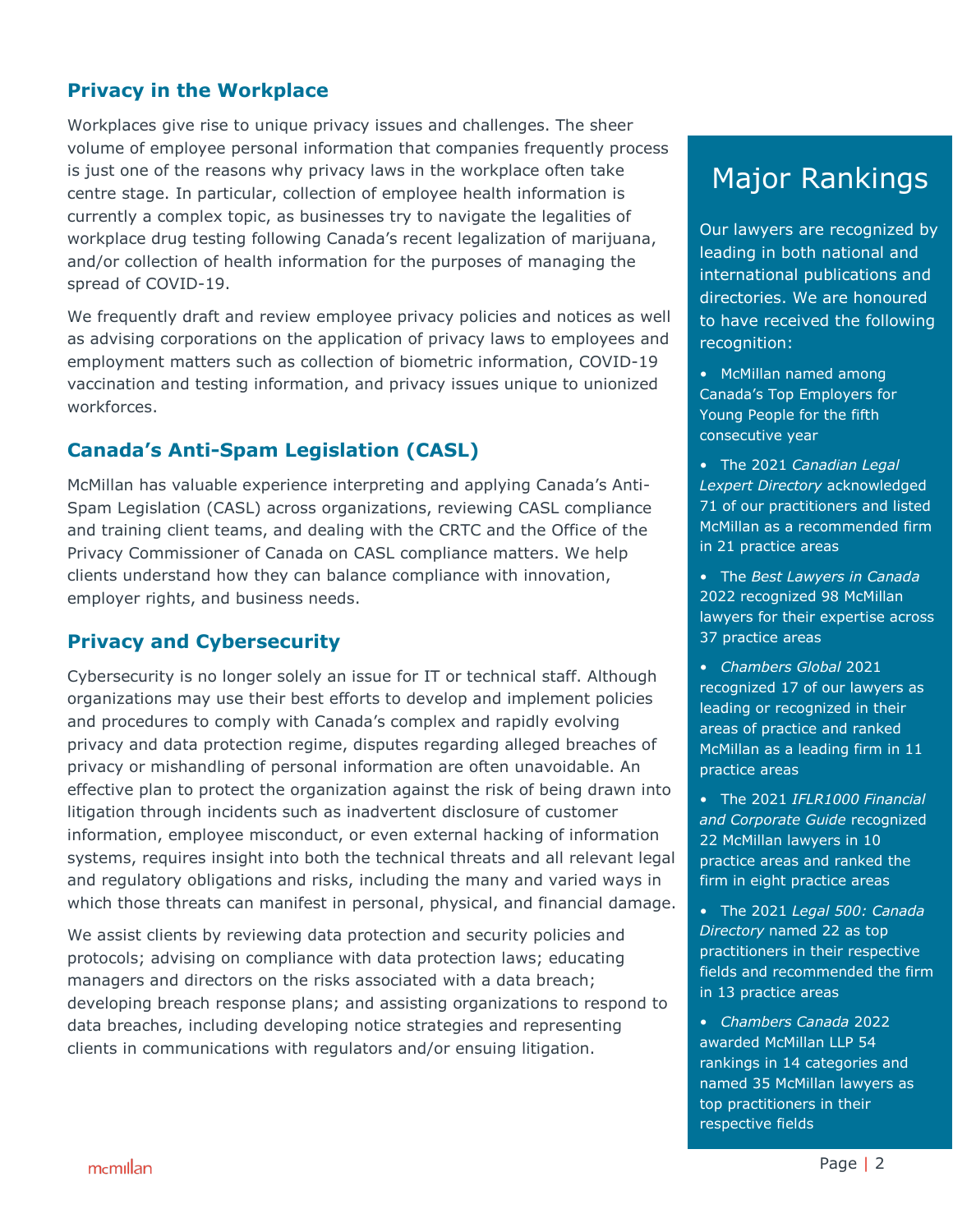# McMillan's Privacy & Data Protection Team



Partner Toronto, Ontario

[Lyndsay Wasser](https://mcmillan.ca/people/lyndsay-wasser/) leads McMillan's Privacy & Data Protection Group nationally and is a Certified Information Privacy Professional / Canada (IAPP). She provides legal counsel on a broad range of privacy and cybersecurity issues, including advising on legal requirements related to data security, workplace privacy issues, handling personal health information, and transferring personal information across borders. She helps organizations develop privacy compliance programs, privacy policies, data sharing agreements and consent forms. Lyndsay also advises on privacy and data breaches, including assisting clients with risk assessment, breach response strategy, complying with notification obligations and communicating with regulators.

**Contact info:** 416.865.7083 | [lyndsay.wasser@mcmillan.ca](mailto:lyndsay.wasser@mcmillan.ca)



[Kristen Pennington](https://mcmillan.ca/people/kristen-pennington/) Partner Toronto, Ontario 416.865.7943 | [kristen.pennington@mcmillan.ca](mailto:kristen.pennington@mcmillan.ca)



[Robert C. Piasentin](https://mcmillan.ca/people/robert-piasentin/) Partner Vancouver, British Columbia 604.893.7636 | [robert.piasentin@mcmillan.ca](mailto:robert.piasentin@mcmillan.ca)



[Sharon E. Groom](https://mcmillan.ca/people/sharon-groom/) Partner | CASL Specialist Toronto, Ontario 416.865.7152 | [sharon.groom@mcmillan.ca](mailto:sharon.groom@mcmillan.ca)



[Gurp Dhaliwal](https://mcmillan.ca/people/gurp-dhaliwal/) Associate Vancouver, British Columbia 236.826.3060 | [gurp.dhaliwal@mcmillan.ca](mailto:gurp.dhaliwal@mcmillan.ca)



[Janine MacNeil](https://mcmillan.ca/people/janine-macneil/) Partner | CASL Specialist Toronto, Ontario 416.307.4124 | [janine.macneil@mcmillan.ca](mailto:janine.macneil@mcmillan.ca)



Mitch [Koczerginski](https://mcmillan.ca/people/mitchell-koczerginski/) Associate Toronto, Ontario 416.865.7262 | [mitch.koczerginski@mcmillan.ca](mailto:mitch.koczerginski@mcmillan.ca)



Robbie Grant Associate Toronto, Ontario 416.865.7154 | [robbie.grant@mcmillan.ca](mailto:robbie.grant@mcmillan.ca)



[Julia Loney](https://mcmillan.ca/people/julia-loney/) Partner Calgary, Alberta 403.531.4717 | [julia.loney@mcmillan.ca](mailto:julia.loney@mcmillan.ca)



[Komal Jatoi](https://mcmillan.ca/people/komal-jatoi/) Associate | Data Breach Specialist Vancouver, British Columbia 604.235.3028 | [komal.jatoi@mcmillan.ca](mailto:komal.jatoi@mcmillan.ca)



[Rish Handa](https://mcmillan.ca/people/rish-handa/) Counsel [Montréal,](https://mcmillan.ca/our-offices/montreal/) Québec 514.987.5067 | [rish.handa@mcmillan.ca](mailto:rish.handa@mcmillan.ca)



[Candice Hévin](https://mcmillan.ca/people/candice-hevin/) Associate [Montréal,](https://mcmillan.ca/our-offices/montreal/) Québec 514.375.5143 | [candice.hevin@mcmillan.ca](mailto:candice.hevin@mcmillan.ca)